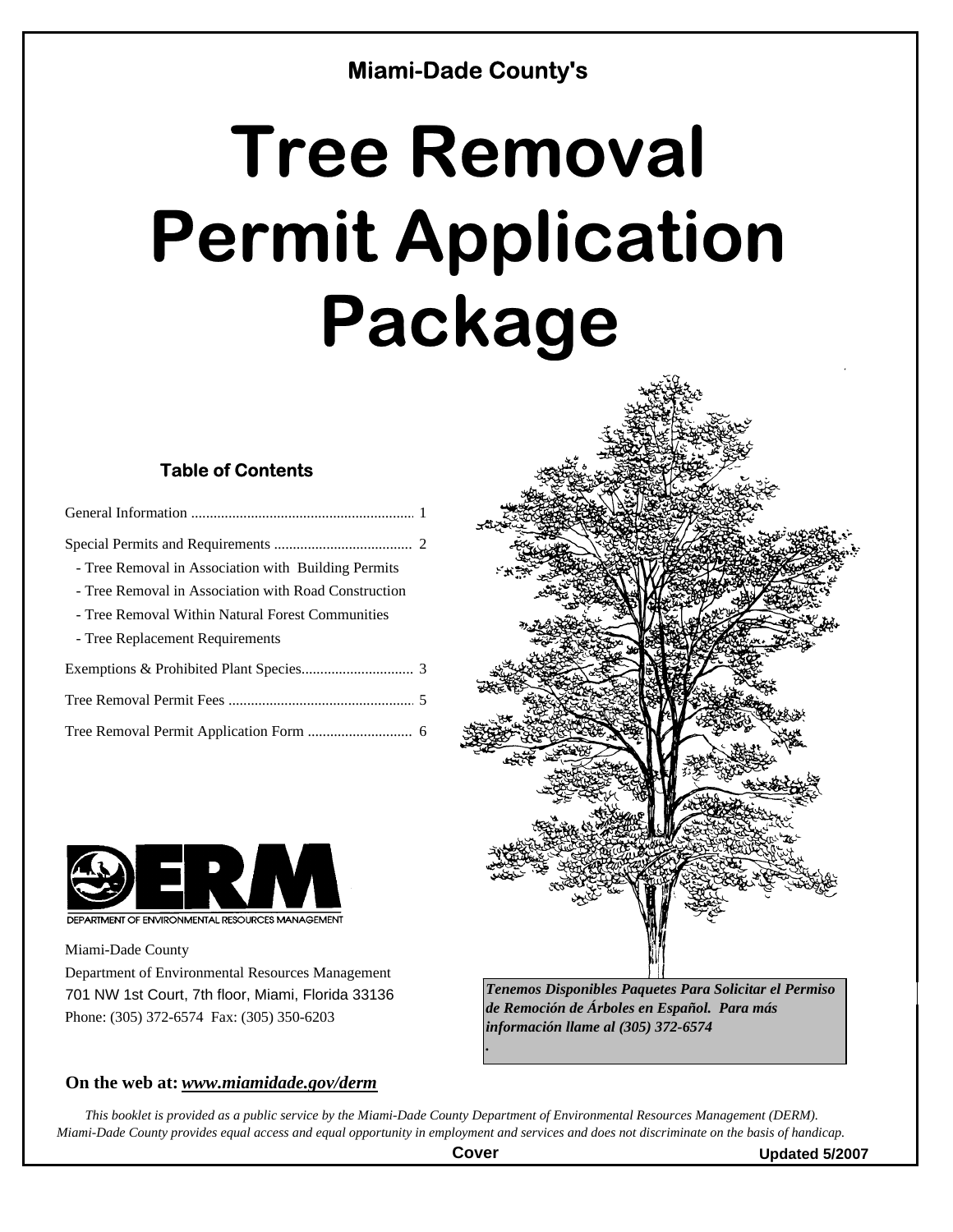## **No Permits Required unless the Trees are in a Natural Forest Community (NFC) or a protected preserve such as EEL lands.**

\*Photos of the trees should be taken before the trees are removed. Keep the photos for your records.

\*Trees can only be removed with the property owner's consent.

\*Photos & information may be viewed at http://www.miamidade.gov/derm/Plants/

#### **Prohibited Tree Species:**

- **1.** Australian Pine (Causuarina equisetifolia)
- **2.** Banyan Fig (Ficus benghalensis)
- **3.** Bishopwood (Bischofia javanica)
- **4.** Brazilian jasmine (Jasminum fluminese)
- **5.** Brazilian pepper (Schinus terbinthifolius)
- **6.** Carrot wood (Cupaniopsis anacardiosdes)
- **7.** Castor bean (Ricinus communis)
- **8.** Catclaw mimosa (Mimosa pigra)
- **9.** Day blooming jasmine (Cestrum diurnum)
- **10.** Earleaf acacia (Acacia auriculiformis)
- **11.** Gold coast jasmine (Jasminum dichotomum)
- **12.** Governor's plum (Flacourtia indica)
- **13.** Indian rosewood (Dalbergia sissoo)
- **14.** Lather leaf (Colubrina asiatica)
- **15.** Laurel fig (Ficus microcarpa)
- **16.** Lead tree (Leucaena leucocephala)
- **17.** Lofty fig (Ficus altissima)
- **18.** Mahoe (Hibiscus tiliaceus)
- **19.** Melaleuca (Melaleuca quinqenervia)
- **20.** Queensland umbrella tree (Schefflera actinophylla)
- **21.** Red sandalwood (Adenanthera pavonina)
- **22.** Seaside mahoe (Thespesia populnea)
- **23.** Shoebutton ardisia (Ardisia elliptica)
- **24.** Tropical soda apple (Solanum viarum)
- **25.** Woman's tongue (Albizia lebbeck)
- **26.** Woodrose (Merremia tuberose)

#### **Common Types of Ficus Trees:**

- 1. Ficus altisima lofty fig, council fig, false banyan
	- prohibited
- 2. Ficus aurea strangler fig
	- native
- 3. Ficus behghalensis banyan tree
	- prohibited
- 4. Ficus benjamina weeping fig
	- non-native; never specimen size
- 5. Ficus citrifolia shortleaf fig
	- native
- 6. Ficus elastica Indian rubber tree
	- non-native; never specimen size
- 7. Ficus lyrata fiddleleaf fig
	- non-native; never specimen size
- 8. Ficus microcarpa, Ficus nitida, Ficus retusa -Cuban laurel
	- prohibited
- 9. Ficus religiosa bo fig
	- non-native; never specimen size

\*Non-native and native **Ficus** trees require a permit prior to removal or relocation.

#### **Additional Trees that are Exempt from Permitting:**

- **27.** Guavas (Psidium guajava) -Exempt from permitting
- 28. Norfolk Island Pine (Araucaria heterophylla) -Exempt from permitting
- **29.** Poison Wood (Metopium toxiferum) Exempt from permitting

#### **Other Prohibited Plants (they are not trees):**

- 1. Air Potato (Dioscorea bulbifera)
- 2. Burma Reed (Neyraudia reynaudiana)
- 3. Climbing Fern (Lygodium spp.)
- 4. Napier Grass (Pennisetum purpureum)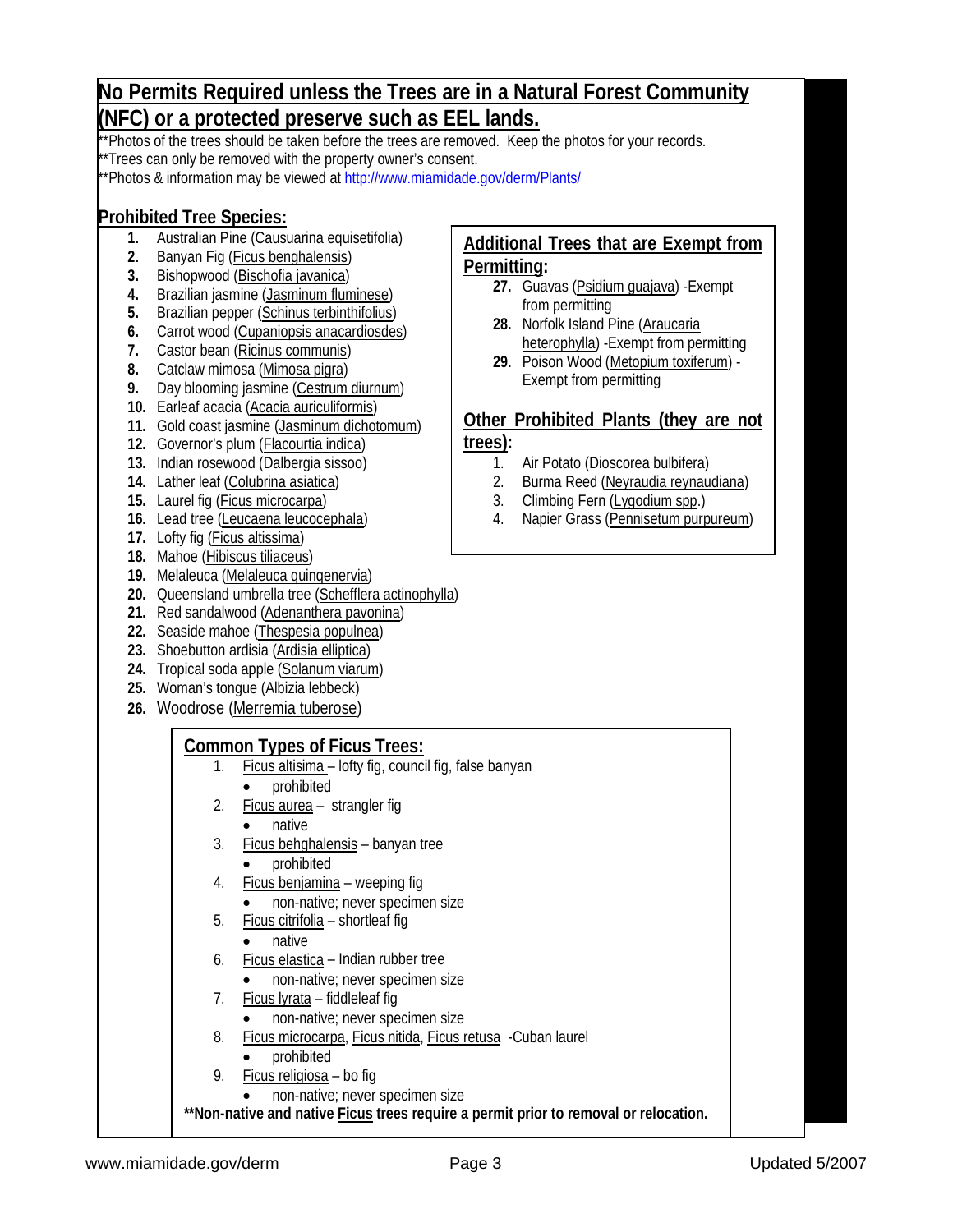#### **Tree removal permit applications involving a building permit must include the following items:**

- 1. A completed tree removal application form along with non-refundable application and initial inspection fees.
- Two copies of a site plan. This site plan must show all 2. proposed site improvements, including driveway, septic tank, pool, tennis court, utility lines, sewer lines, setbacks and any accessory buildings.
- At the discretion of DERM, a tree survey may be 3. required. Please see DERM *Tree Survey Guidelines and Specifications* for further information. Please be advised that DERM may require the property and area of proposed construction staked prior to inspection.
- All permits require the full replacement of tree canopy. 4. DERM approval of a tree replacement or landscaping plan may be required prior to the issuance of this tree removal permit. Please read the tree replacement requirement section for details.

#### **Tree removal permit applications involving new road construction or any improvement in road right-of-ways must include the following items:**

- 1. A completed tree removal application form along with non-refundable application and initial inspection fees.
- 2. Two copies of the paving and drainage plan with the locations of all trees to be affected. Please be advised that the center line and/or limits of construction must be staked prior to inspection and subsequent permit issuance.
- 3. All permits require the full replacement of tree canopy. DERM approval of a tree replacement plan or landscaping plan may be required prior to issuance of this tree removal permit.

## **Tree removal applications for work in a Natural Forest Community must include the following items:**

- 1. A completed tree removal application form. Upon receipt of an application to do work within a Natural Forest Community (NFC), DERM biologists will inspect the site to verify that it meets the definition of a NFC.
- 2. Two copies of a site plan. This site plan must show the proposed site improvements, setbacks, including driveway, septic tank, pool, tennis court, utility lines, sewer lines, and any accessory buildings.
- 3. Prior to the issuance of a permit to remove all or portion of a NFC for site development, a restrictive covenant may be executed to provide for the preservation and management of the remaining forest community. Blank shell forms of the covenant document form are available from DERM upon request.
	- *Note:*  Contact a biologist at (305) 372-6574 for information about these requirements.

## **Tree Replacement Requirements :**

- 1. Tree canopy replacement will be required as a condition of every tree removal permit. Replacement Tree Plan forms are available upon request and may be used when the canopy impacted is less than 10,000 square feet. (See Canopy Credit Formulas on page 1).
- 2. When replacement tree canopy exceeds 10,000 square feet, a landscape plan must be submitted and approved by DERM prior to permit issuance. A performance bond is required for the cost of the canopy replacement. The bond must be submitted prior to permit issuance. The Department accepts letters of credit and certificates of deposits for the bond.



#### **PINE AND HAMMOCK RIDGE**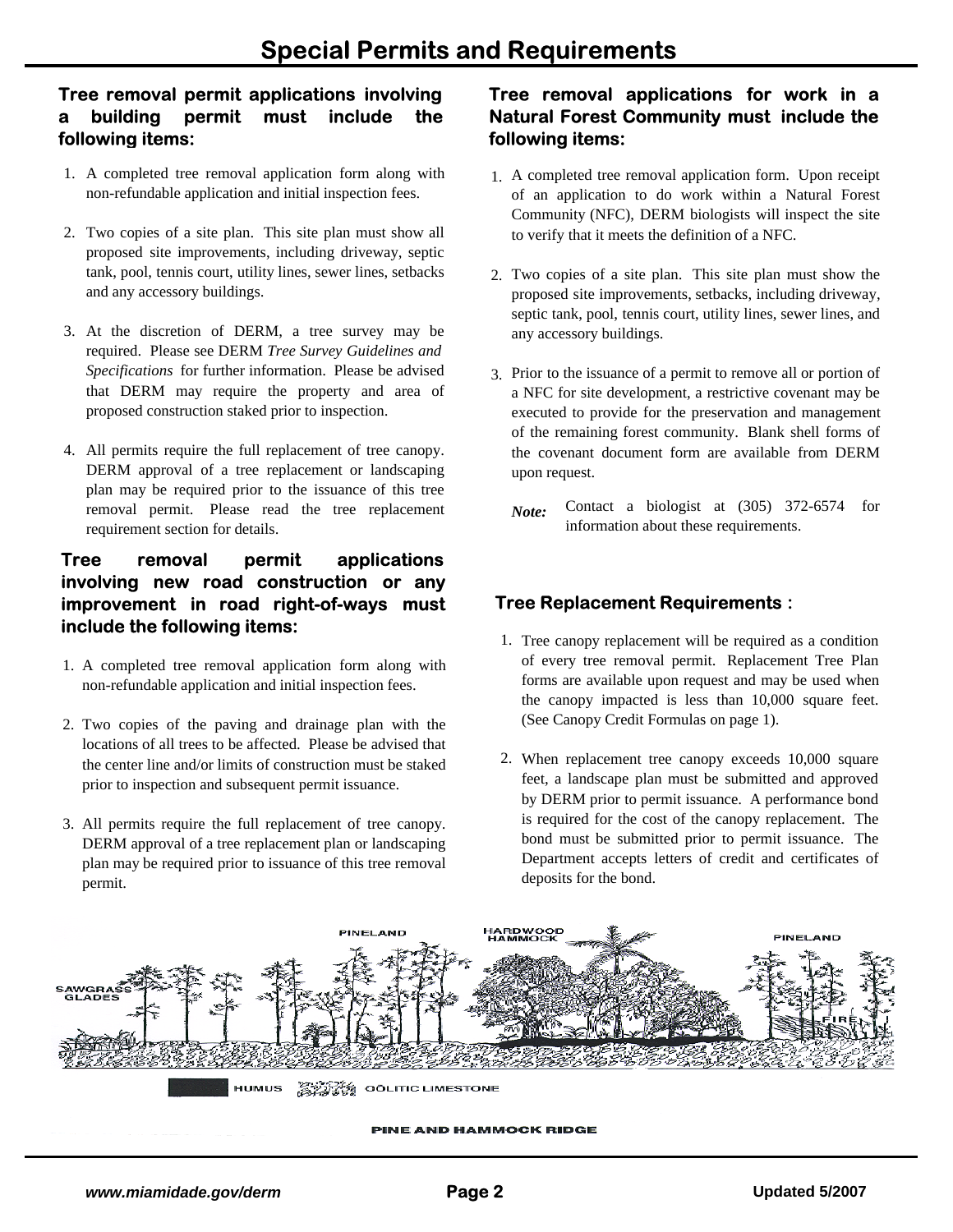Section 24-49 of the Miami-Dade County Code mandates the protection of Dade County's tree and forest resources. The following information should assist you in understanding Miami-Dade County tree and forest protection requirements. Please take the time to read this information carefully before filling out the attached application.

#### **Where and when are tree removal permits required?**

Tree removal permits are required for the cutting down, bulldozing, removal or relocation of any tree in Miami-Dade County, except for certain exemptions listed on Page 3. Permits are also required for any work in any designated Natural Forest Community (i.e. pinelands, hammocks). DERM may require the property owner to modify a site plan to preserve tree and forest resources.

Note: A tree is defined as any woody or fibrous perennial plant having a minimum trunk dbh\* of three inches or greater or with an Over All Height (OAH) of twelve or more feet.

#### **What about the trimming of trees?**

Tree removal permits are not required for the selective pruning of trees, provided the pruning is done according to the most recent American National Standards (ANSI) A-300 Standard Practices for Tree Care Operations. However, excessive pruning (i.e. hatracking, topping, etc.) which results in the effective destruction of a tree constitutes a violation of Section 24-49 of the environmental Code of Miami-Dade County. Any other activity that can effectively destroy a tree, such as trunk girdling, excessive root cutting, or use of tree-killing chemicals, also violates Miami-Dade County Code.

#### **Who administers the Miami-Dade County tree and forest protection program?**

Miami-Dade County Department of Environmental Resources Management (DERM), Urban Tree Program, Code Enforcement Section.

#### **Who must apply for a tree removal permit?**

The owner of the property upon which the tree removal work will occur must sign the tree removal permit. The owner may designate an agent to sign the application and permit by submitting a letter of authorization to DERM.

#### **What types of tree and forest resources does the ordinance protect?**

There are three categories of protected tree resources in Miami-Dade County: "Regular-size" trees (less than 18" dbh), "specimen-size" trees (18" or greater dbh), and Natural Forest Communities which includes grasses, shrubs, and trees.

## **Will I be required to replant trees for the ones that I remove?**

All "regular-sized" trees you remove -- except for the exempt or prohibited species -- must be replaced with an equal amount (100%) of tree canopy. "Specimen-sized" trees require double canopy replacement. This is accomplished by planting trees from the categories below:

| <b>Canopy Credit Formulas</b>     |                                 |                        |  |
|-----------------------------------|---------------------------------|------------------------|--|
| Replacement<br><b>Canopy Type</b> | Min. Size<br><b>At Planting</b> | Canopy<br>Credit(Sqft) |  |
| Shade Tree 1                      | $12' OAH*$                      | 500                    |  |
| Shade Tree 2                      | $8'$ OAH                        | 300                    |  |
| Palm 1                            | 10' OAH                         | 300                    |  |
| Palm 2                            | $3'$ OAH                        | 100                    |  |
| Small Tree                        | $6'$ OAH                        | 200                    |  |
| $*OAH = Over All Height$          |                                 |                        |  |

You may be required to replant more than one type of tree.

#### **What about stands of natural forest such as hardwood hammocks or pinelands?**

If a site has been designated as a Natural Forest Community or if you think a site may be a Natural Forest Community, please contact the DERM Forest Resources Program at **(305) 372-6548** for information.

#### **What fees do I have to pay for a tree removal permit?**

A non-refundable application fee (based on zoning) and initial inspection fee is required upon permit application submission. Additional fees may be charged at the time of permit issuance. See the fee schedule on Page 5.

#### **What happens if I do not comply with the conditions and requirements of my tree removal permit or remove a tree or forest without a permit?**

You may be issued a "Notice of Violation" and ordered to stop all land clearing and construction until you have complied with Section 24-49. Furthermore, you may be required to pay penalties for each violation and replace tree canopy.

#### **How long will my tree removal permit be valid?**

One year, but can be renewed by contacting DERM.

**\* DBH (Diameter at Breast Height): Trunk diameter measured at 4 1/2 feet above ground.**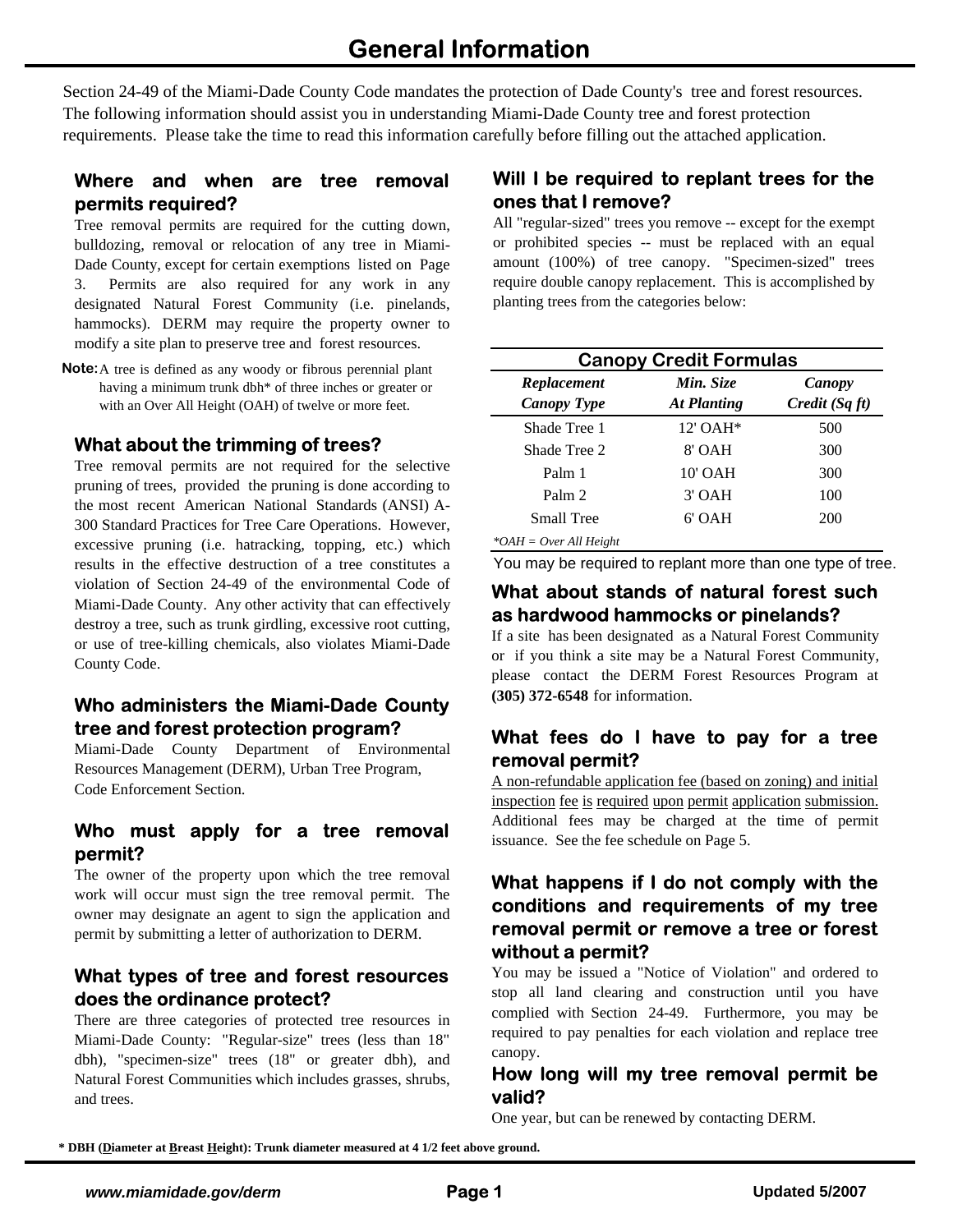**It is not a coincidence that the well shaded areas of Miami-Dade County also have the highest property values. Trees are the reason why. They are essential for community because of the following:**

# **BENEFITS**

- Ø A well shaded home can cut your air-conditioning costs by up to 40%.
- Ø A well-landscaped yard that includes trees can increase your property value by 15%.
- Ø A well-forested community can reduce storm water runoff by up to 15%.
- Ø Miami-Dade's trees remove 5,425 tons of carbon dioxide from the air each year, improving air quality and combating global warming.
- Ø Trees provide food, nesting sites and protection for a wide variety of animals and resident migratory birds.

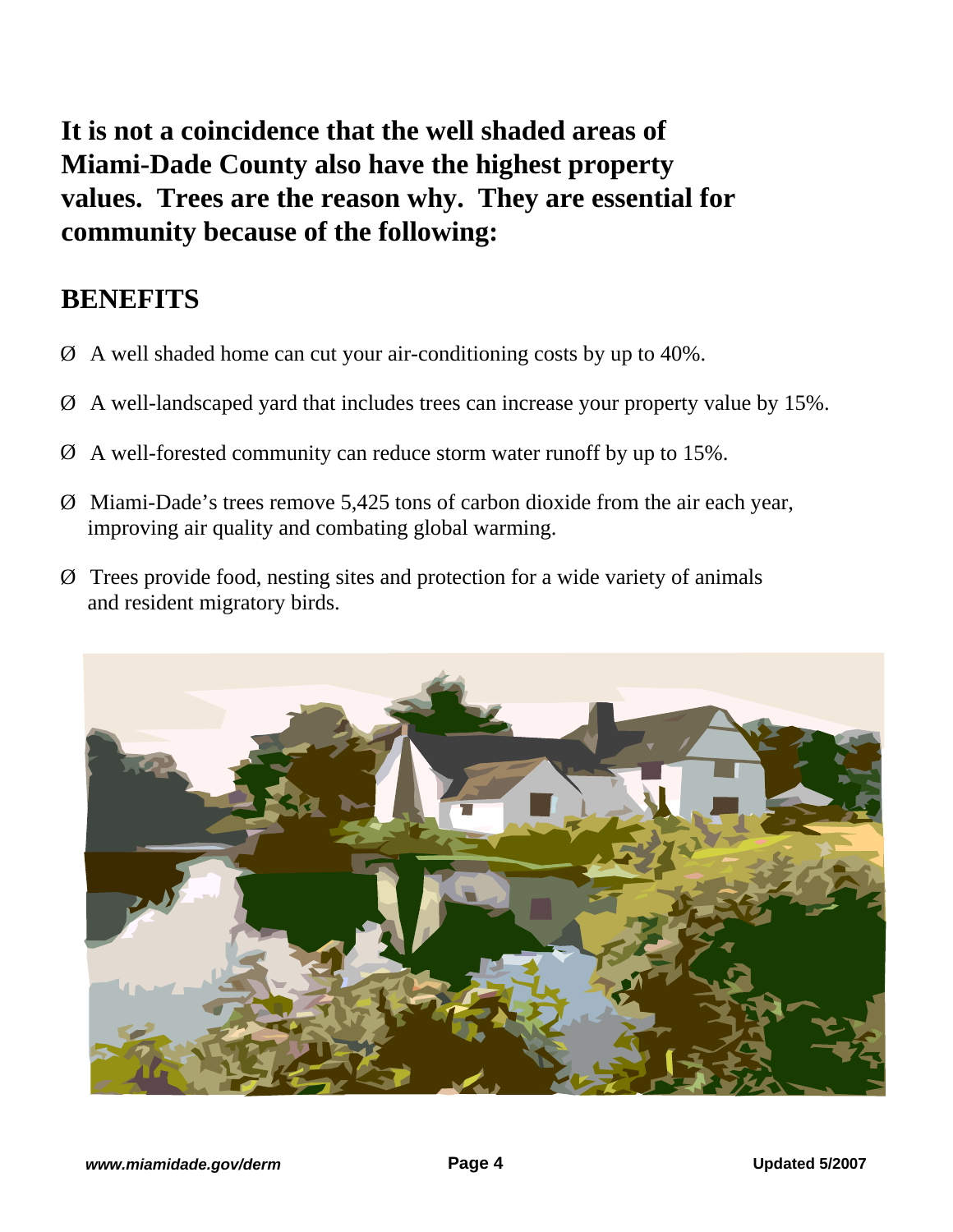## **Tree Removal / Relocation Inspection & Permit Fees**

#### **FEES**

- Environmental assessment for determination of tree preservation requirements (single family): \$125
- Environmental assessment for determination of tree preservation requirements (multi-family, commercial, agriculture): \$600

|                      | <b>Before Inspection</b>            | <b>After Inspection</b>              |  |
|----------------------|-------------------------------------|--------------------------------------|--|
| Single Family Resid. | \$63 appl. $+$ \$35* insp. =        | $$35*$ insp. + \$12/tree up to max   |  |
|                      | \$98                                | of \$320                             |  |
| Multi-family         | \$80 appl. $+$ \$35* insp. = \$115  | $$35*$ insp. + \$12/tree up to max   |  |
|                      |                                     | of \$395/(acre)(canopy)              |  |
| <b>Business</b>      | \$105 appl. $+$ \$35* insp. = \$140 | $$35*$ insp. \$12/tree up to max of  |  |
|                      |                                     | \$395/(acre)(canopy)                 |  |
| Commercial           | \$105 appl. $+$ \$35* insp. = \$140 | $$35*$ insp. + \$12/tree up to max   |  |
|                      |                                     | of \$660/(acre)(canopy)              |  |
| Agricultural         | \$55 appl. $+$ \$35* insp. =        | $$35*$ insp. + \$6/tree up to max of |  |
|                      | \$90                                | \$265/(acre)(canopy)                 |  |
| Swale / Right-of-Way | \$28 appl. $+$ \$35* insp.=         | $$35*$ insp. + \$6/tree up to max of |  |
|                      | \$63                                | \$265/(acre)(canopy)                 |  |

\*inspection fees are bases on removal of less than 20 trees. The fee may be raised as follows: 20-100 trees: \$65 100-200 trees: \$130<br> $\geq$ 200 trees: \$265  $\geq$ 200 trees:

#### **OTHER CHARGES**

| Barrier inspection                            | \$30                         |
|-----------------------------------------------|------------------------------|
| Covenant-grove exemption                      | \$125                        |
| Covenant-tree preservation requirement:       | \$125                        |
| Exotic variance request                       | \$230                        |
| Extension of permit                           | \$paid on initial permit     |
| Re-inspections                                | 20% of total individual fees |
| Roadway and drainage sitting inspection       | \$65                         |
| Specimen size tree removal inspection (multi- | \$600                        |
| family/commercial)                            |                              |
| Specimen size tree removal inspection (single | \$125                        |
| family)                                       |                              |
| Tree Trust Fund                               | $$150$ /tree                 |
| Utility easement sitting inspection           | \$65                         |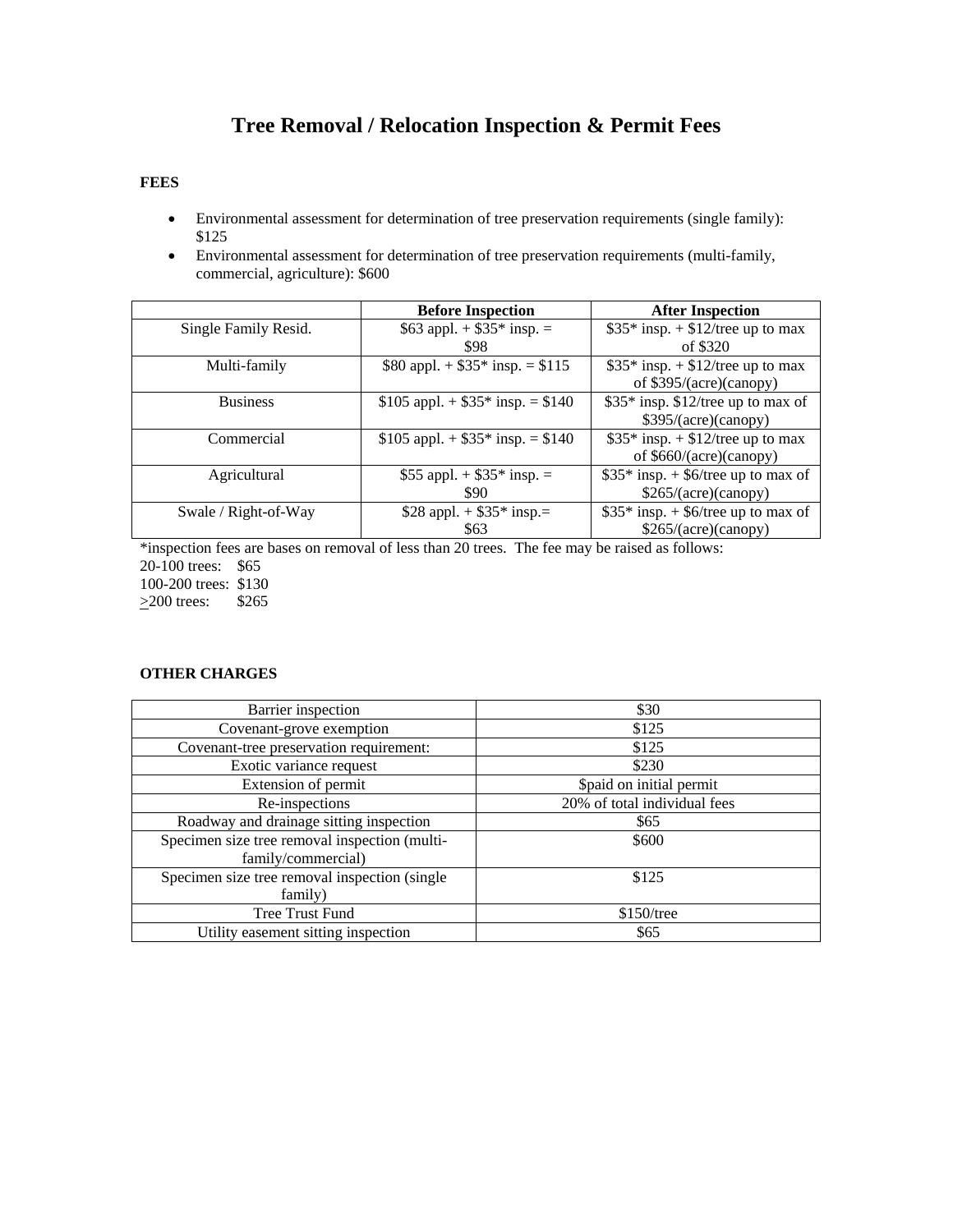# **USE THIS TABLE TO CALCULATE YOUR PLANTING REQUIREMENTS OF YOUR TREE REMOVAL PERMIT**

| If you plant a:      | With this minimum size:        | You will get this credit (in SQ.FT.): |
|----------------------|--------------------------------|---------------------------------------|
| <b>Hardwood Tree</b> | 12' Overall Height             | 500                                   |
| Hardwood Tree        | 8' Overall Height              | 300                                   |
| Palm                 | $10'$ Clear Trunk <sup>*</sup> | 300                                   |
| Palm                 | 3' Clear Trunk*                | 100                                   |
| <b>Small Tree</b>    | 6' Overall Height              | 200                                   |



| Overall height |  |
|----------------|--|
|                |  |

## Example:

If you are requested to plant (See Replanting Requirenments in your permit) 1,500 SQ.FT., you can plant:

- a) Three hardwood trees, 12' height each (you will get 1,500 SQ.FT). Or,
- b) Two hardwood trees, 12' height each, and two palms, 10' clear trunk each (you will get 1,600 SQ.FT.). Or,
- c) Any combination of tree sizes up to the required credit.

PALMS CANNOT BE MORE THAN 30% OF THE TOTAL CANOPY AND FRUIT TREES WILL **NOT COUNT TOWARDS MITIGATION.**